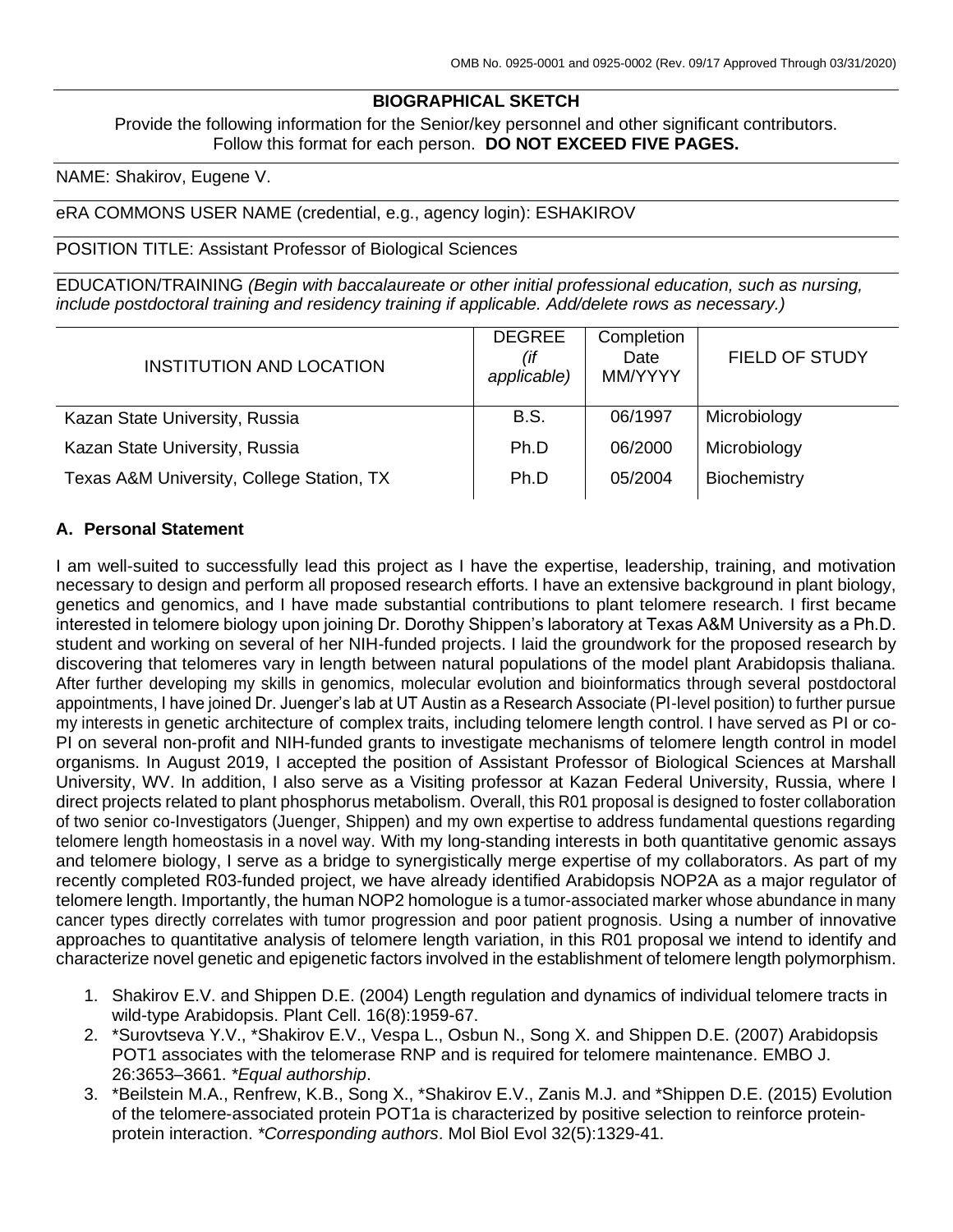4. Abdulkina L.R., Kobayashi C., Lovell J.T., Chastukhina I.B., Aklilu B., Agabekyan I.A., Valeeva L.R., Nyamsuren C., Aglyamova G.V., Sharipova M.R., Shippen D.E., Juenger T.J., and Shakirov E.V. (2019) Components of the ribosome biogenesis pathway underlie establishment of telomere length set point in Arabidopsis*. Nature Communications*. 10, 5479.

# **B. Positions and Honors**

## **Positions and Employment**

| 05/2004       |                          | $-12/2009$ | Postdoctoral Research Associate in the laboratory of Dr. Shippen, Texas A&M<br>University, College Station, TX                                       |
|---------------|--------------------------|------------|------------------------------------------------------------------------------------------------------------------------------------------------------|
| 01/2010       |                          | $-10/2010$ | Research Scientist in the laboratory of Dr. Ralph Quatrano, Department of Biology,<br>Washington University, St. Louis, MO                           |
| 12/2010       | $\overline{\phantom{0}}$ | 06/2013    | Postdoctoral research associate in the laboratory of Dr. Timothy Hall, Department of<br>Biology, Texas A&M University, College Station, Texas        |
| 09/2013       | $\qquad \qquad -$        | 08/2019    | Research Associate (*PI-level), Dr. Thomas E. Juenger laboratory,<br>Department of Integrative Biology, University of Texas at Austin, Austin, Texas |
| 09/2012       | $\overline{\phantom{m}}$ | present    | Visiting Professor, Institute of Fundamental Medicine and Biology,<br>Kazan Federal University, Russia                                               |
| $08/2019 -$   |                          | present    | Assistant Professor, Department of Biological Sciences, Marshall University, WV                                                                      |
| 09/2019       | $ \,$                    | present    | Adjunct Assistant Professor, Department of Biomedical Sciences, Joan C. Edwards<br>College of Medicine, Marshall University, Huntington WV, USA      |
| <b>Honors</b> |                          |            |                                                                                                                                                      |
| 1996          |                          |            | Recipient, Russian Presidential Scholarship to Study Abroad.                                                                                         |
| 1996, 1997    |                          |            | International George Soros Science Education Program Student Awards for Research<br>Excellence.                                                      |

# **C. Contributions to Science**

- 1. My early publications provided the first evidence that telomerase activity and telomere length vary not only between plant species, but also between natural populations (ecotypes) of the same plant species. Although length of the telomeric DNA tract has been known to vary widely across evolution, we showed that a population-specific set point is established and maintained in Arabidopsis by unknown mechanisms. We discovered that telomere tracts in natural Arabidopsis populations range between 2 to 9 kb. F1 and F2 progeny of a cross between long and short telomere parents had intermediate telomeres, implying that telomere length in Arabidopsis is not controlled by a single genetic factor. We proposed that an optimal size for telomere tracts is established and maintained for each Arabidopsis ecotype. This research laid the groundwork for the proposed research, as it is built around the central ideas of my previous studies that the factors establishing population-specific telomere length can be successfully mapped in a QTL screen.
	- a. Fitzgerald MS, Shakirov EV, Hood EE, McKnight TD, Shippen DE. Different modes of de novo telomere formation by plant telomerases. Plant J. 2001 Apr;26(1):77-87. PubMed PMID: [11359612.](http://www.ncbi.nlm.nih.gov/pubmed/11359612/)
	- b. Shakirov EV, Shippen DE. Length regulation and dynamics of individual telomere tracts in wild-type Arabidopsis. Plant Cell. 2004 Aug;16(8):1959-67. PubMed PMID: [15258263;](http://www.ncbi.nlm.nih.gov/pubmed/15258263/) PubMed Central PMCID: [PMC519188.](http://www.ncbi.nlm.nih.gov/pmc/articles/PMC519188/)
- 2. The major focus of my research is deciphering evolutionarily conserved mechanisms regulating telomere length in plants with the broader goal of integrating these results with animal systems. Using a combination of genetic and biochemical techniques, I characterized novel telomere-binding proteins POT1 in a number of plant species, providing important insight into evolutionary aspects of telomere biology. I discovered that, unlike the situation in most vertebrates, Arabidopsis harbors not one, but, surprisingly, three telomerebinding proteins, dubbed POT1a, POT1b and POT1c. I went on to demonstrate that each of these proteins specializes in a particular sub-function of the human POT1 protein. The apparent separation-of-function demonstrated by the Arabidopsis POT1 proteins allowed us to carefully characterize these functions.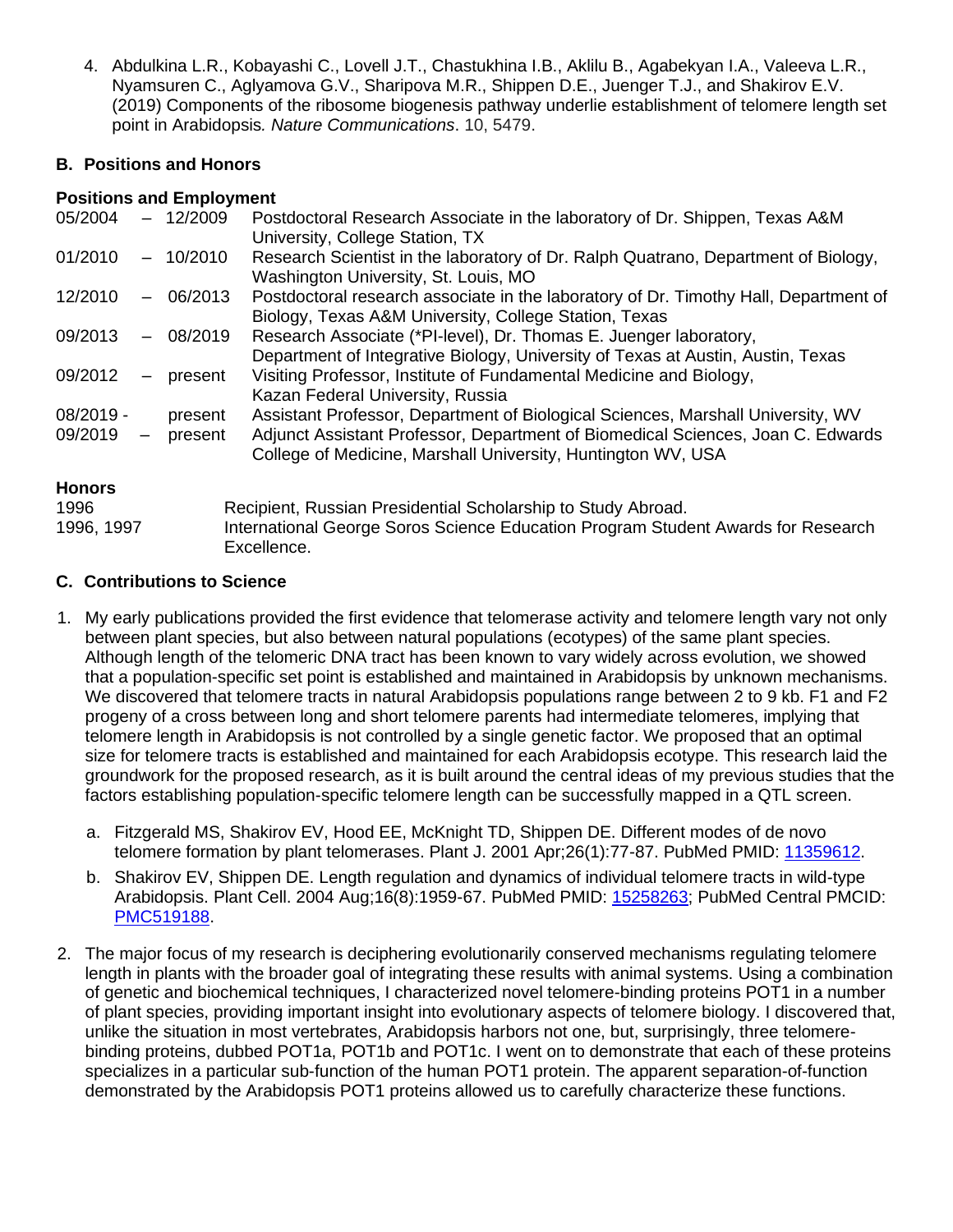- a. Shakirov EV, Surovtseva YV, Osbun N, Shippen DE. The Arabidopsis Pot1 and Pot2 proteins function in telomere length homeostasis and chromosome end protection. Mol Cell Biol. 2005 Sep;25(17):7725- 33. PubMed PMID: [16107718;](http://www.ncbi.nlm.nih.gov/pubmed/16107718/) PubMed Central PMCID: [PMC1190295.](http://www.ncbi.nlm.nih.gov/pmc/articles/PMC1190295/)
- b. Surovtseva YV\*, Shakirov EV\*, Vespa L, Osbun N, Song X, Shippen DE. Arabidopsis POT1 associates with the telomerase RNP and is required for telomere maintenance. *\*Equal authorship* EMBO J. 2007 Aug 8;26(15):3653-61. PubMed PMID: [17627276;](http://www.ncbi.nlm.nih.gov/pubmed/17627276/) PubMed Central PMCID: [PMC1949013.](http://www.ncbi.nlm.nih.gov/pmc/articles/PMC1949013/)
- c. Shakirov EV, McKnight TD, Shippen DE. POT1-independent single-strand telomeric DNA binding activities in Brassicaceae. Plant J. 2009 Jun;58(6):1004-15. PubMed PMID: [19228335.](http://www.ncbi.nlm.nih.gov/pubmed/19228335/)
- d. Shakirov EV, Song X, Joseph JA, Shippen DE. POT1 proteins in green algae and land plants: DNAbinding properties and evidence of co-evolution with telomeric DNA. Nucleic Acids Res. 2009 Dec;37(22):7455-67. PubMed PMID: [19783822;](http://www.ncbi.nlm.nih.gov/pubmed/19783822/) PubMed Central PMCID: [PMC2794166.](http://www.ncbi.nlm.nih.gov/pmc/articles/PMC2794166/)
- 3. The apparent differences in the number of POT1 genes between eukaryotic lineages led me to investigate evolution and co-evolution of telomeric DNA sequence, telomere organization and telomere-binding proteins. We discovered that many aspects of telomere biology are subject to change over time: the number of telomere-related genes, biochemical properties of telomere-binding proteins, even the telomere DNA sequence itself. We have also recently showed for the first time that positive selection can act on several amino acid residues of only one copy of a recently duplicated POT1 gene pair in Arabidopsis. To functionally test these residues in vivo, we developed a sensitive and quantitative genetic complementation assay, revealing a molecular role for these positively selected sites in reinforcing AtPOT1a protein-protein interactions. These research interests culminated in a 2015 paper on evolution of Arabidopsis POT1a protein by positive selection, where I served as a co-corresponding author. Furthermore, my expertise in comparative genomics was further enhanced by participation in genome projects for papaya and a model vascular plant Selaginella, and in gene expression and physiological genomics analyses of grasses.
	- a. Shakirov EV, Perroud PF, Nelson AD, Cannell ME, Quatrano RS, Shippen DE. Protection of Telomeres 1 is required for telomere integrity in the moss Physcomitrella patens. Plant Cell. 2010 Jun;22(6):1838-48. PubMed PMID: [20515974;](http://www.ncbi.nlm.nih.gov/pubmed/20515974/) PubMed Central PMCID: [PMC2910979.](http://www.ncbi.nlm.nih.gov/pmc/articles/PMC2910979/)
	- b. Banks JA, et al. [101 authors]. The Selaginella genome identifies genetic changes associated with the evolution of vascular plants. Science. 2011 May 20;332(6032):960-3. PubMed PMID: [21551031;](http://www.ncbi.nlm.nih.gov/pubmed/21551031/) PubMed Central PMCID: [PMC3166216.](http://www.ncbi.nlm.nih.gov/pmc/articles/PMC3166216/)
	- c. \*Beilstein MA, Renfrew KB, Song X, \*Shakirov EV, Zanis MJ, \*Shippen DE. Evolution of the Telomere-Associated Protein POT1a in Arabidopsis thaliana Is Characterized by Positive Selection to Reinforce Protein-Protein Interaction. *\*Corresponding authors*. Mol Biol Evol. 2015 May;32(5):1329-41. PubMed PMID: [25697340.](http://www.ncbi.nlm.nih.gov/pubmed/25697340/)
	- d. Lovell JT, Shakirov EV, Schwartz S, Lowry DB, Aspinwall MJ, Taylor SH, Bonnette J, Palacio-Mejia JD, Hawkes CV, Fay PA, Juenger TE. Promises and Challenges of Eco-Physiological Genomics in the Field: Tests of Drought Responses in Switchgrass. Plant Physiology. 2016; 172(2):734-748. PubMed PMID: 27246097; PubMed Central PMCID: PMC5047078

## **Complete List of Published Work in MyBibliography:**

http://www.ncbi.nlm.nih.gov/sites/myncbi/eugene.shakirov.1/bibliography/48117442/public/?sort=date&directio n=descending